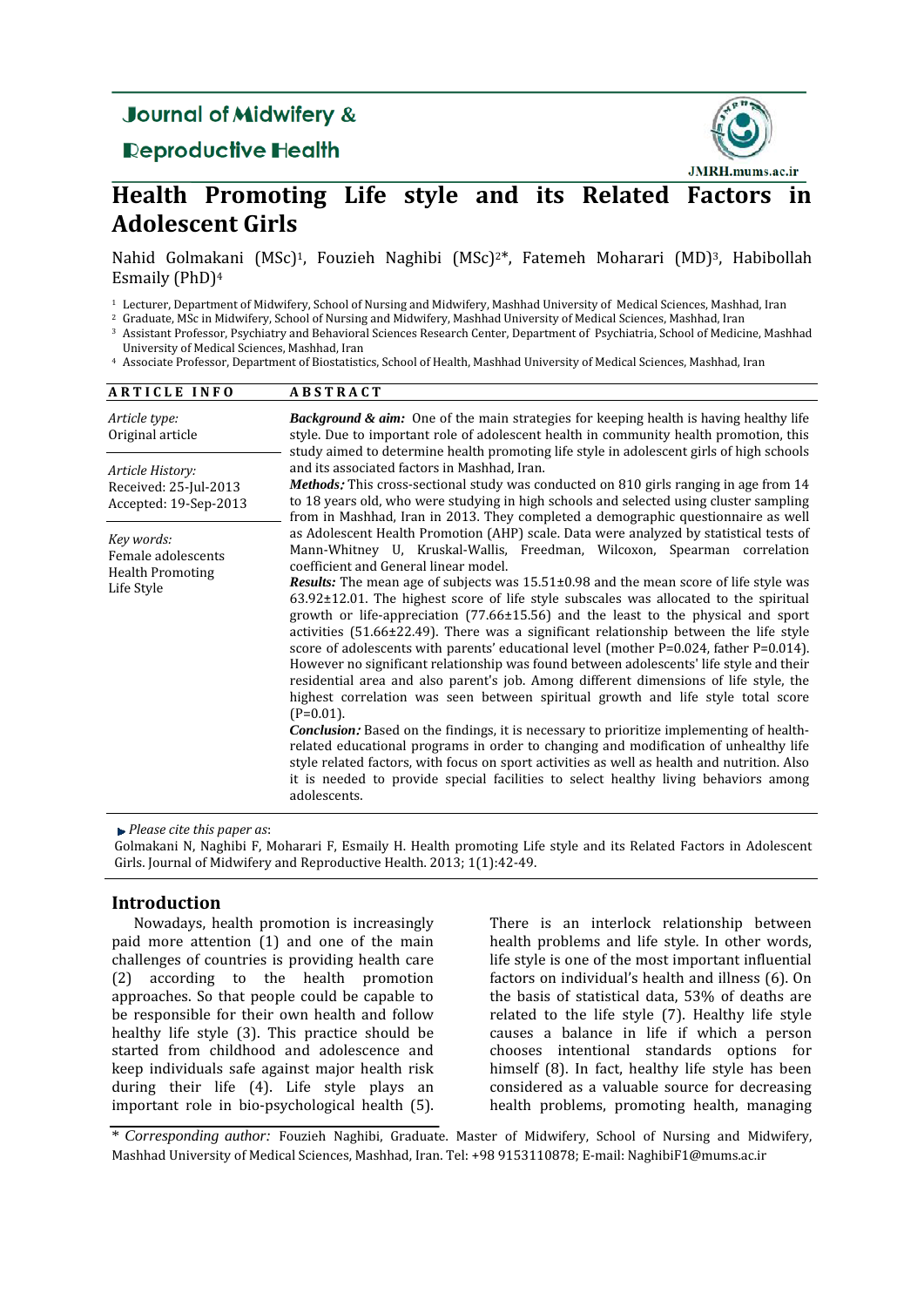stressful events and improving the quality of life (5). The components of life style could be modified by applying related strategies; hence, public health shifted its attention more to inform changing strategies of life style (9). Baba Nejad *et al*. (2012) conducted a study to determine the lifestyle status and its related factors among the students of Ilam University of Medical Sciences, Ilam, Iran. The results suggested that these students had inappropriate physical activity patterns, poor dietary habits, and unfavorable lifestyle associated with parental education, and the results also indicated that there was a stronger correlation between tension parental education and stress control and lifestyle (10).

It is necessary to study related factors to health and healthy life style especially for the adolescents who are the major part of the future generation. It seems that changing and their knowledge, attitude and behavior will change the community health literacy. Therefore, one of the underlying affairs of societies should be focusing on health and education of adolescents (11). It is estimated that around 30% of the world population are 10-24 years old. A around 35.4% of Iranian population (24 million) are adolescents and Iran is one of the youngest countries in the world (15 million adolescent of 10-19 years) (12, 13). According to the census of 2006, this age group (10-19 years old) constitutes 15.4 million or around 21.8% of the Iranian population (14). Therefore, the national health programs should emphasize on this group especially female adolescents. Considering that the base of most effective health behaviors and life styles are formed during the adolescence period, they could considerably affect the future burden of the diseases because the disease patterns have been changed and illnesses related to unhealthy life style are at the top of lists of total diseases in Iran(4).

World Health Organization has predicted that life style is responsible for around 70%- 80% of mortality rate in developed and 40%- 50% in developing countries (15). Considering the fact that the attitudes and behaviors of students which is said to be formed during young adulthood (16) are often a determinant of healthy lifestyle habits, and helping adolescents makes healthy lifestyle choices and preventing them from malicious behavior is crucial. Besides, in order to prevent these malicious behaviors, healthy lifestyle should be established in adolescence (4). Several studies have showed the effects of personal, familial and social related factors on high risk behaviors (17- 19), however, there is little information about health promoting behaviors of adolescents especially on their related factors, although similar studies have showed gender differences in health promoting behaviors (20).

Thus, recognition of adolescent's views and perspectives in relation to a particular type of life style provides opportunity for health authorities evaluate different types of adolescents' life style as well as planning appropriate preventive approaches in order to develop adolescents' capabilities. On the other hand, schools could provide appropriate atmosphere for teaching healthy life styles to adolescents and as a result will influence the community health (11). So this study aimed to study the life style of female adolescents and its related factors in Mashhad high schools, Mashhad, Iran.

### **Materials and Methods**

This cross-sectional study was conducted on 810 female adolescent of Mashhad high schools (1st, 2nd and 3rd grades), who were selected using cluster sampling. Student were enrolled from 16 urban (nine governmental and seven non-governmental) and three rural high schools (all governmental). Random number table was used to select these schools. In high schools, classes were selected randomly.

Inclusion criteria were consent for participation in the study, to be Iranian and resident of Mashhad, age of 14-18, studying at 1st, 2nd or 3rd grade of high school and getting scores less than 20 from Strength and Difficulties Questionnaire (SDQ). Any student with mental disorder, history of medical condition either acute or chronic and severe illnesses or disability, were excluded from the study. The study tools included demographic data questionnaire and Adolescent Health Promotion questionnaire (AHP) in six dimensions of 1) nutrition behavior 2) interpersonal communication or social support 3) health responsibility 4) spiritual growth development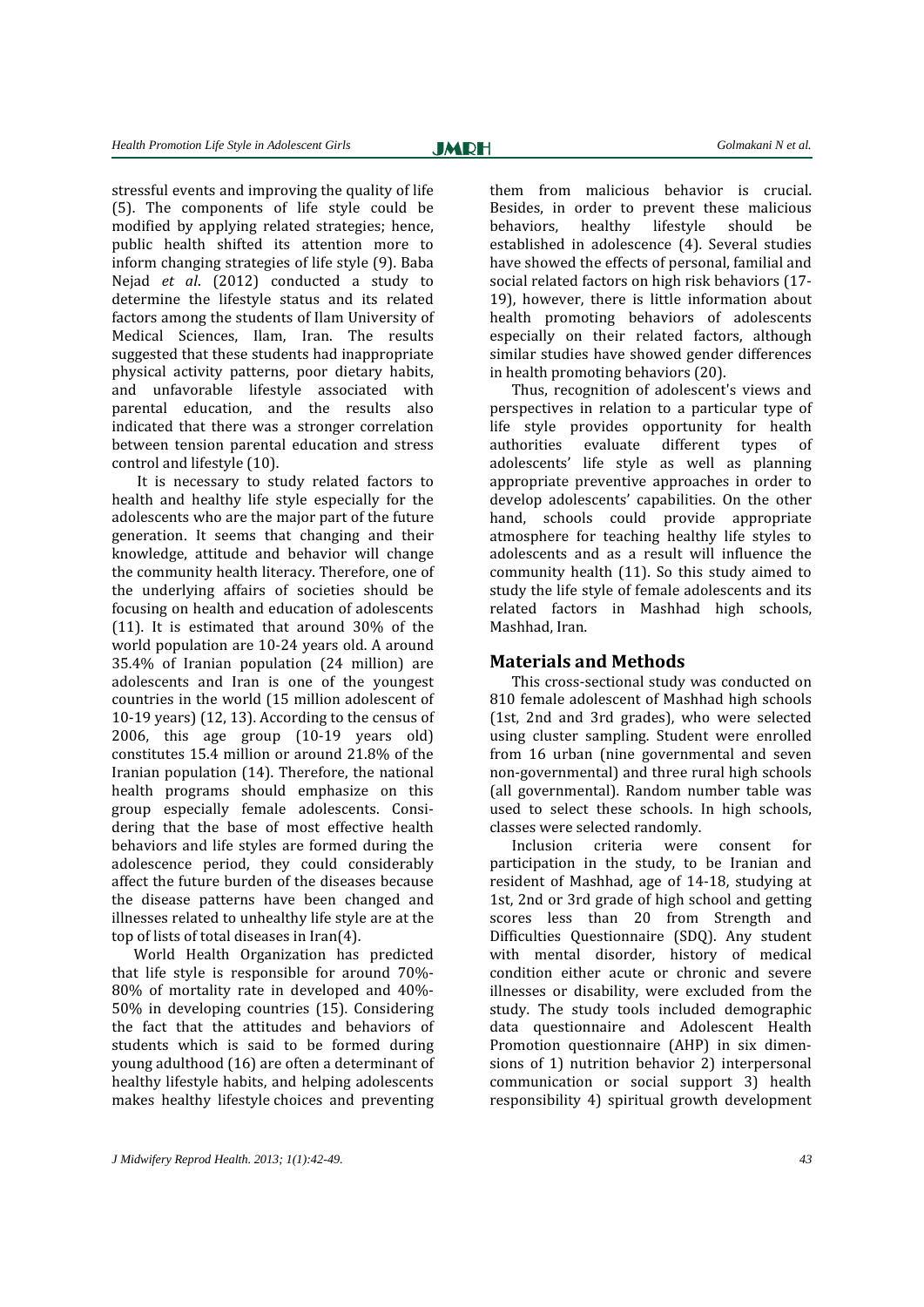or life-appreciation 5) stress management and 6) physical and sport activities with 40 questions which were graded based on 5-point Likert scale from never (1) to always (5).

The raw score for each of the six AHP dimensions was derived by summing the item scores, and converting it a value from 0 to 100. The higher scores indicated more desirable life style. Wang *et al*. (2007) confirmed its reliability in all aspects by alpha Cronbach's coefficient. It was reported as 0.7 in all subscales except nutrition which was 0.684 (21). The validity of AHP was confirmed by content validity and the reliability was confirmed by measuring internal consistency for each part and the entire questionnaire (r=0.88) were determined. To collect data, firstly the researcher introduced herself and the objectives of the study to the subjects. Then students signed a consent form and then asked to complete the questionnaires.

After data collection, all forms were coded and entered into a computer, then were analyzed by SPSS version 11.5 using descriptive statistics and Man-Whithney U, Kruskal-Wallis, Freedman, Wilcoxon, Spearman correlation coefficient and General linear regression  $(α=0.05)$ .

#### **Results**

Among the adolescents aged 14-18 years, the mean age was 15.5±0.98. 90.5% of subjects were living in Mashhad and 9.5% were living in rural areas. Family size was 2-13 members

 $(4.74\pm1.3)$ . The most populated ones  $(38.5\%)$ were 4-member families. Birth order was between 1 and 11  $(2.25 \pm 1.6)$  and the most frequent order (42.6%) was one. 92.8% of the students were living with both parents. Most of mothers (32.4%) and fathers (30.5%) had high school diploma, 77.7% of the mothers were housewives and 49.4% of the fathers had no governmental job and 77% of them had enough income for their lives. Total score of adolescents' life style was 63.92±12.01. The mean of each subscale of health promotion life style was less than 80. The maximum scores were related to the subscales of spiritual growth or life-appreciation (77.66±15.56), interpersonal communication or social support, stress management and nutritional behaviors, respectively. The minimum score was related to the physical activity and sport (51.66±22.49). The maximum was related to the spiritual growth (5.20) and the minimum to the physical activity and sport (2.41). Table 1 shows mean, standard deviation, median, mean score of life style and its subscales.

Freedman test showed significant difference among scores of life style. Wilcoxon test compared each two subscales and Bonferni modification was also conducted. Based on the results, a significant relationship was found between all subscales (P<0.001) except of stress management and nutrition. The maximum significant relationship was found between spiritual growth and life style (P=0.01, r=0.754).

| -www.community.com/www.community.com/www.community.com/www.com/www.com/www.com/ |                   |        |            |  |  |  |  |
|---------------------------------------------------------------------------------|-------------------|--------|------------|--|--|--|--|
| Dimensions                                                                      | Mean±SD           | Median | Mean Score |  |  |  |  |
| Nutrition behavior                                                              | $61.61 \pm 15.13$ | 62.5   | 3.27       |  |  |  |  |
| Social support                                                                  | $68 \pm 16.71$    | 69.34  |            |  |  |  |  |
| Health-responsibility                                                           | 56.98±17.98       | 56.25  | 2.75       |  |  |  |  |
| Life-appreciation                                                               | 77.66±15.56       | 81.25  | 5.20       |  |  |  |  |
| Exercise behavior                                                               | 51.66±22.49       | 55     | 2.41       |  |  |  |  |
| Sterss-management                                                               | $62.65 \pm 17.69$ | 62.5   | 3.37       |  |  |  |  |
| Total Life style                                                                | $63.92 \pm 12.01$ | 65     |            |  |  |  |  |

**Table 1.** Mean standard deviation, median, and the mean score of lifestyle and its dimensions

**Table 2.** The correlation matrix of the related variables associated with adolescents lifestyles

|                        |       |       |       | 4     |       | h     |       |
|------------------------|-------|-------|-------|-------|-------|-------|-------|
| Nutrition behavior     | 1.000 |       |       |       |       |       |       |
| Social support         | 0.209 | 1.000 |       |       |       |       |       |
| Health -responsibility | 0.439 | 0.208 | 1.000 |       |       |       |       |
| Life-appreciation      | 0.335 | 0.335 | 0.411 | 1.000 |       |       |       |
| Exercise behavior      | 0.277 | 0.189 | 0.463 | 0.403 | 1.000 |       |       |
| Stress-management      | 0.324 | 0.233 | 0.454 | 0.598 | 0.447 | 1.000 |       |
| Total life style       | 0.588 | 513.0 | 0.753 | 0.754 | 0.675 | 0.743 | 1.000 |
|                        |       |       |       |       |       |       |       |

*44 J Midwifery Reprod Health. 2013; 1(1):42-49.*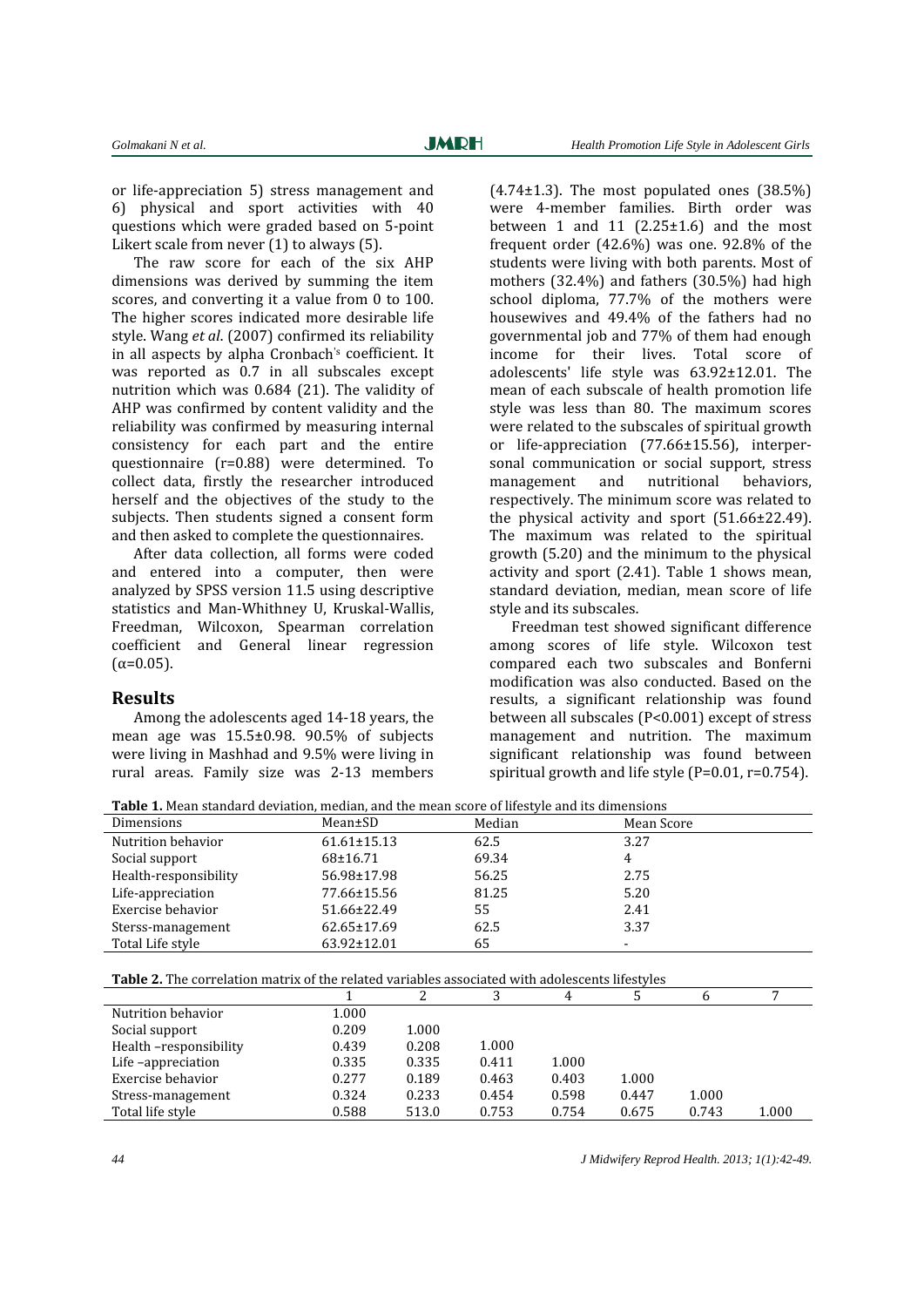The relationship between other subscales of life style was also measured. Based on the results, the maximum correlation was found between spiritual growth and life-appreciation and stress management (P=0.01, r=0.598) (Table 2).

All variables were entered to the General linear model in order to control confounding variables. At first all confounding variables entered General linear model independently as independent variables and the main variables as dependent variables in several steps. Finally fathers age ( $P=0.027$  and  $\beta=-0.142$ ) and SDQ score (P=0.000 and  $\beta$ =-0.914) showed significant correlation (P<0.05). Also studying in governmental high school (P=0.000, β=4.262), living with parents, educational level of father and mother below high school diploma and income less than living expenses all showed significant relationships (P<0.05).

#### **Discussion**

According to the results, the mean score of all subscales of health promoting life style was less than 80. It was less than 60 for responsibility for health and exercise behavior. The maximum score was related to the spiritual growth, interpersonal communication or social support, and stress management, respectively. Nutritional behaviors, responsibility for health and physical activity, and sport got lower scores. This result is in agreement with Wang *et al*. (2009) study which was conducted on health promotion life style of university of Kuangju in China (21). The maximum score of students was related to spiritual growth which may be associated with the culture and belief system of the community. This results are also similar to studies conducted on students of Turkey, Yazd and Isfahan, and also on nursing students in Turkey, and Hong Kong (22-26). In study, by Motlagh *et al.* (2011) the highest score was related to spiritual growth and interpersonal communication or social support (23). Interpersonal communication which provide social support and intimacy is considered as definite index of health status. Due to the importance of inter personal communication and making social capital, it is necessary to keep and maintain it in adolescents by approaches such as life skills education, especially active listening, effective conversation and empathy.

The third score in the present study was related to stress management and the results of the study were consistent with the studies of Wang (2009) and Ortabak (2011). But it was ranked as fourth and fifth, in the studies of Tol (2011) and Motlagh (2011), respectively (21-24). The difference may be due to the students' academic life which is associated with greater stress and require more independent decision-making by the students. To achieve personal growth and the required perseverance needed to oppose life stress and to create healthy interpersonal relationships, they will commonly encounter several challenges, due to its importance in health and quality of life. It is of priorities for the study group. The minimum score in the present study was related to the physical activity and sport. Wang *et al*. (2009), Ortabak *et al*. (2008), Motlagh *et al*. (2011) and Tol *et al*. (2011) also confirmed this result. In their study the lowest score was related to physical activity which is in agreement with studies conducted in Kuwait and Turkey on university students (21-24, 27, 28). Sedentary life style is a common problem among adolescents and indicates that it is not integrated in daily living of the students. One of its potential reasons is in heavy study homeworks which take more time and energy. On the other hand, internet and computer which are the other options for entertainments are popular among adolescents and decrease interest to sport activities.

Shortage of sport equipments and facilities could be considered as the other reason which anticipates lack of participation in sport activities. Based on the results, health care providers should encourage adolescents to do more physical activities. Also educational organizations should provide sport fields and develop sport facilities and equipments in the schools and increase sport hours for adolescents especially females in high schools. In the present study, responsibility for health got the second low-rank score. Two points should be noted: first, the adolescents who were studied were young and their health status was in high level and their experience of illness was very low. On the other hand, physical problem in this age group was low, however, for the reason that teenagers usually live with their parents; they can be supported by them. Hence, it seems that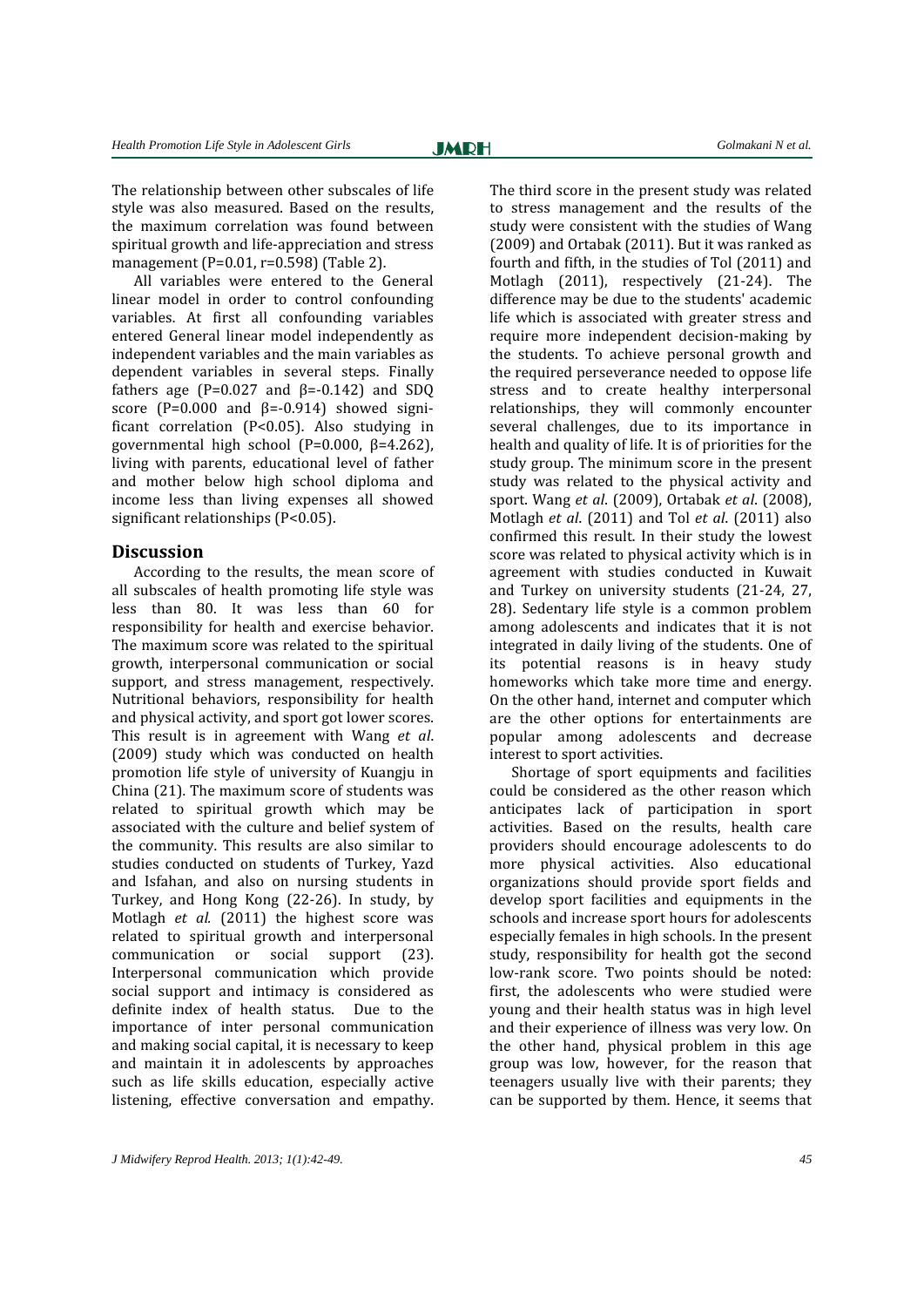the lower score could be as a result of that. This result is in agreement with Wang *et al*. (2009) and Motlagh *et al*. (2011) studies (21 and 23), however, it has got second rank in Tol research (2011) (24). Due to low level of students $\dot{\circ}$ responsibility for health, it is necessary to plan a comprehensive plan for changing students $\circ$ behaviors. The rank of nutrition was like the previous studies (21, 23, and 24). Nutritional patterns of adolescents were of crucial concerns. They usually had no breakfast. In present study, just 50.9% had breakfast while spent long time in school and had fast food for snacks. They also had candies with not enough nutritional value or healthy foods.

Proper healthy nutrition could cause psychologically well-being as well as growth and development. On the minus side, improper unhealthy nutrition could lead to some disorders in next decades of life, some diseases, and disorders rooted in adolescents' period of nutritional status (29). It is necessary to inform students and their families of healthy nutrition principles and application of different methods for nutritional education in order to modify and correct wrong nutritional habits. In the study of Ortabak (2011), this dimension has achieved the equal rank with physical activities and sports, and it has been located in the lowest rank. These variations could be due to the differences between eating patterns in two communities (22).

Correlational analysis between life style and other variables showed maximum correlation between life style and spiritual growth and then responsibility for health. Mohammadian (2013) reported the maximum correlation for responsibility for health. The difference could be due to different scales. They did not apply subscales of spiritual growth and interpersonal communication in their study (30). A significant relationship was found for interpersonal communication or social support in their study (30). A significant relationship was found between life style and parent's educational level. Mohammadian *et al*. (2013) confirmed this result (30). Babanejad *et al*. (2012) also indicated a significant relationship between students' life style and educational level of their fathers (10). Rahnavard *et al*. (2006) and Motlagh *et al*. (2011) showed a significant relationship between health promotion

behaviors and educational level of mothers (31, 23). Mazlomy Mahmoodabad *et al*. (2005) (32) and Mansourian *et al*. (2009) (33) also found significant relationship between life style and educational level of fathers. Ortabak *et al*. (2011) conducted their study on health promotion behaviors and high risk behaviors of Turkey young people; the mean score of responsibility for health subscale in students with higher educational level of mothers was significantly higher than student whose mothers had lower educational level (22). Chen *et al*. (2007) (34) showed that the mean of social support and nutrition subscales in students whose mothers studied more than 13 years was significantly higher than students whose mother studied less than 13 year, however, adolescents of Taiwan showed no significant difference in terms of educational level of mothers (34).

No significant difference was found between the total score of life style and field of study, age and residential place. Babanejad *et al*. (2012) also confirmed this result (10). Peker and Bemark (2011) (35) and other studies (36 and 37) also showed no relationship between total score of life style and age and residential place. Mansourian *et al*. (2009) also found no relationship between life style and age (33). However, Mohammadian *et al*. (2013) found negative significant correlation between life style and age (30).

Similar age of participants, 14-18 years old, could be a good reason for lack of relationship between age and life style in the present study. No significant relationship was found between life style and parents' job. Ortabak *et al*. (2011) also showed no significant relationship for mothers' job (22).

Important information could be obtained through recognizing and understanding adolescent's life style in order to promote health in both families and their educational atmosphere. Health promoting life style could provide a comprehensive and extensive spectrum of health for adolescents; authorities could provide interventional programs for healthy life style based on the present condition for students. This study had some limitations. The responses to the questionnaires were self-reported which probably result in wrong answers. Also this study just focused on girls.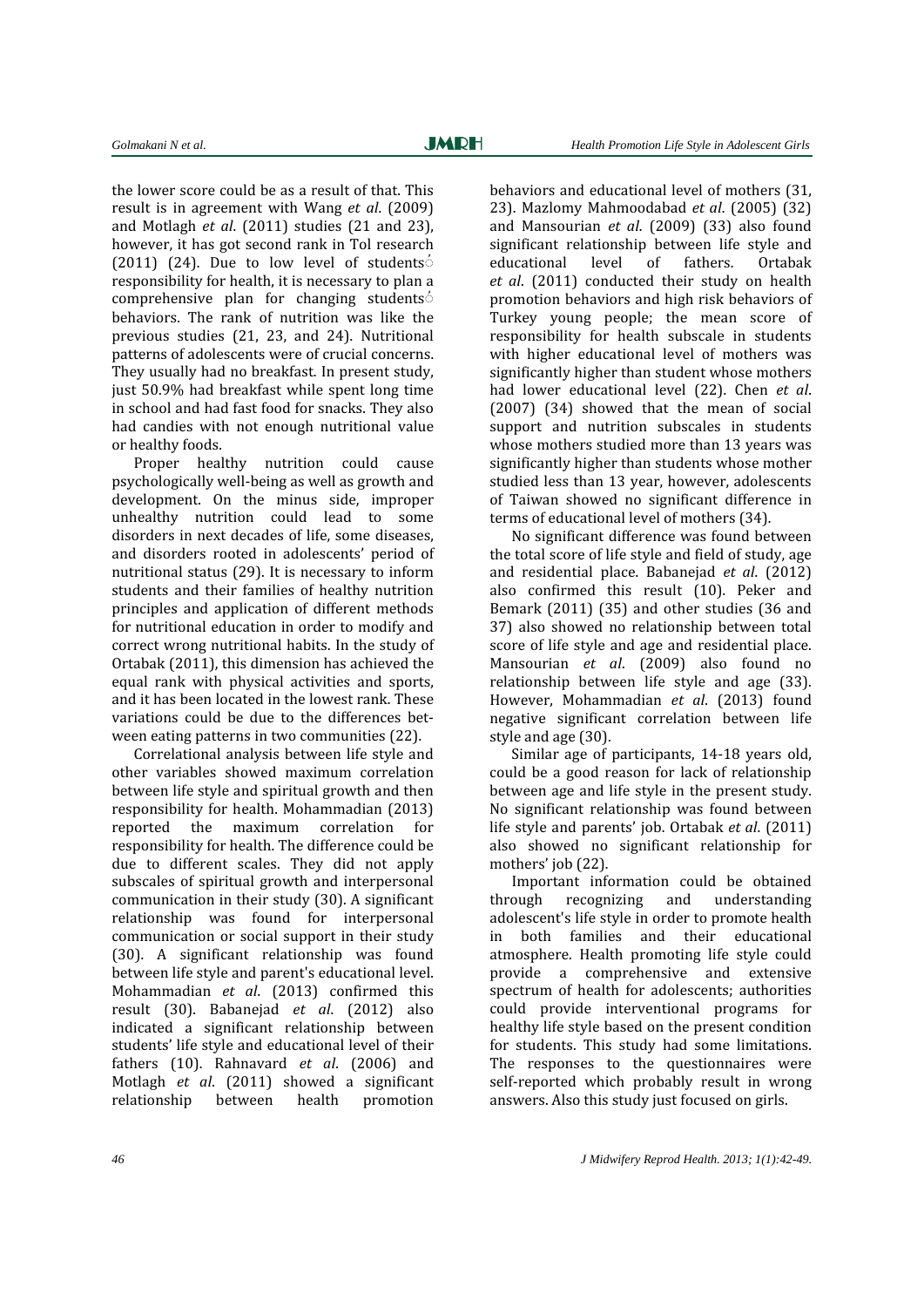As subjects were Iranian and were living in Mashhad and the sample size and randomization issues were considered, in this study the results could be generalized to Iranians. Thus, it is recommended to conduct a study in order to provide a comprehensive and practical guideline for the development of health promoting life style for the adolescent's. This guideline could be applied as a tool for all stakeholders who are involved with adolescent's life style either directly or indirectly including governmental, private; or non-governmental organizations as well as parents, relatives, teachers and even students.

### **Conclusion**

According to the results of study, it should be a top priority for authorities and health care managers to train healthy life style to the students of and provide them facilities to choose healthy behaviors.

# **Acknowledgements**

This study is a result of approved proposal in Mashhad University of Medical Sciences (MUMS) (approval code 910208). Authors offer their special thanks to MUMS vice chancellor for research for fully financial support and also appreciate educational office and students for their valuable cooperation.

#### **Conflict of Interest**

The authors declare no conflicts of interest.

# **References**

- 1. Adams MH, Bowden AG, Humphery DS, Mc Adams LB. Social support and health promotion lifestyles of rural women. Online Journal of Rural Nursing and Health Care 2000. Available from [http://www.thefreelibrary.com/ Social support](http://www.thefreelibrary.com/Social%20support%20and%20health%20promotion%20lifestyles%20of%20rural%20women.-a0174057673)  [and health promotion lifestyles of rural women.](http://www.thefreelibrary.com/Social%20support%20and%20health%20promotion%20lifestyles%20of%20rural%20women.-a0174057673) [a0174057673](http://www.thefreelibrary.com/Social%20support%20and%20health%20promotion%20lifestyles%20of%20rural%20women.-a0174057673) (accessed September 22 2013).
- 2. Ochieng BM. Factors affecting choice of a healthy lifestyle: implications for nurses. British Journal of Community Nursing 2006; 11(2):78-81.
- 3. Spratt J, Shucksmith J, Philip K, Watson C. Part of who we are as a school should include responsibility for well-being: links between the school environment, mental health and behavior. Pastoral Care in Education 2006; 24: 14-21.
- 4. Amir Khani M, Motlagh M, Sedaght M, Namazy R, Ardalan G, Haghdost A, et al. Health status, risky

*J Midwifery Reprod Health. 2013; 1(1):42-49. 47*

health behaviors of students based on academic year 2006-2007. Isfahan: Isfahan University of Medical Sciences 2008. Persian.

- 5. Rafifar S, Ahmadzadasl M ,Esmaily M, Dezhpasand S, Parsinia S, Khosronjad M, et al. Health promotion. Tehran: Mehrravash 2005. Persian.
- 6. Tashiro J. Exploring health promoting lifestyle behaviors of Japanese college women: perceptions, practices, and issues. Health Care for Women International 2002; 23(1):59-70.
- 7. Baroogh NS. Nuktehdan H. Kazemnejad A. [Nuruzi](http://hayat.tums.ac.ir/search.php?slc_lang=en&sid=1&auth=Nuruzi) E. Comparing the lifestyles of first and final term female BS nursing students. Journal of Faculty of Nursing & Midwifery 2003; 9(1-2):55-62. Persian.
- 8. Li G, Zhang P, Wang J, Gregg EW, Yang W, Gong Q, et al. The long-term effect of lifestyle interventions to prevent diabetes in the China Da Qing Diabetes Prevention Study: a 20-year followup study. The Lancet 2008; 371: 9626: 1783-89.
- 9. World Health Organization. The European Health Report 2009: Health and Health Systems. 2009. Available from http://www.euro.who.int/ data/assets/pdf\_file/0009/82386/E93103.pdf (accessed September 22 2013).
- 10. Babanejad M, Khesht Zarin H, Sayehmiri K, Delpisheh A. Lifestyle investigation and its associated factors in students of Ilam University of Medical Sciences. Pejouhandeh 2012; 17(5):252- 7. Persian.
- 11. Alikhani S. Research on adolescent health programs and schools. Tehran: Ministry of Health and Medical Education 1380.
- 12. Vice President Office of Strategic Planning and supervising, Statistical Center of Iran, Population and Housing Census, Tehran 2007 [http://www.amar.org.ir/Default.aspx?tabid=521.](http://www.amar.org.ir/Default.aspx?tabid=521)
- 13. Motlagh M, Kelishadi R, Heshmat, R, Amynayy T, Dashti M, Ardalan G. Study of health-related behaviors of students. Tehran: Vista, 2009-2010.
- 14. Statistical Centre of Iran, Iran Statistical Yearbook 2003: Population by Age and Sex, 1996 Census (2011). Available from: [http://www.sci.](http://www.sci/)  org.ir/portal/faces/public/census85 [Online access: Jan 2011].
- 15. Norman M. Kaplan MD. Lifestyle modifications for prevention and treatment of hypertension. The Journal of Clinical Hypertension 2004, 6(12):716- 719.
- 16. Neumark Sztainer, D. Eating among teens: Do family mealtimes make a difference for